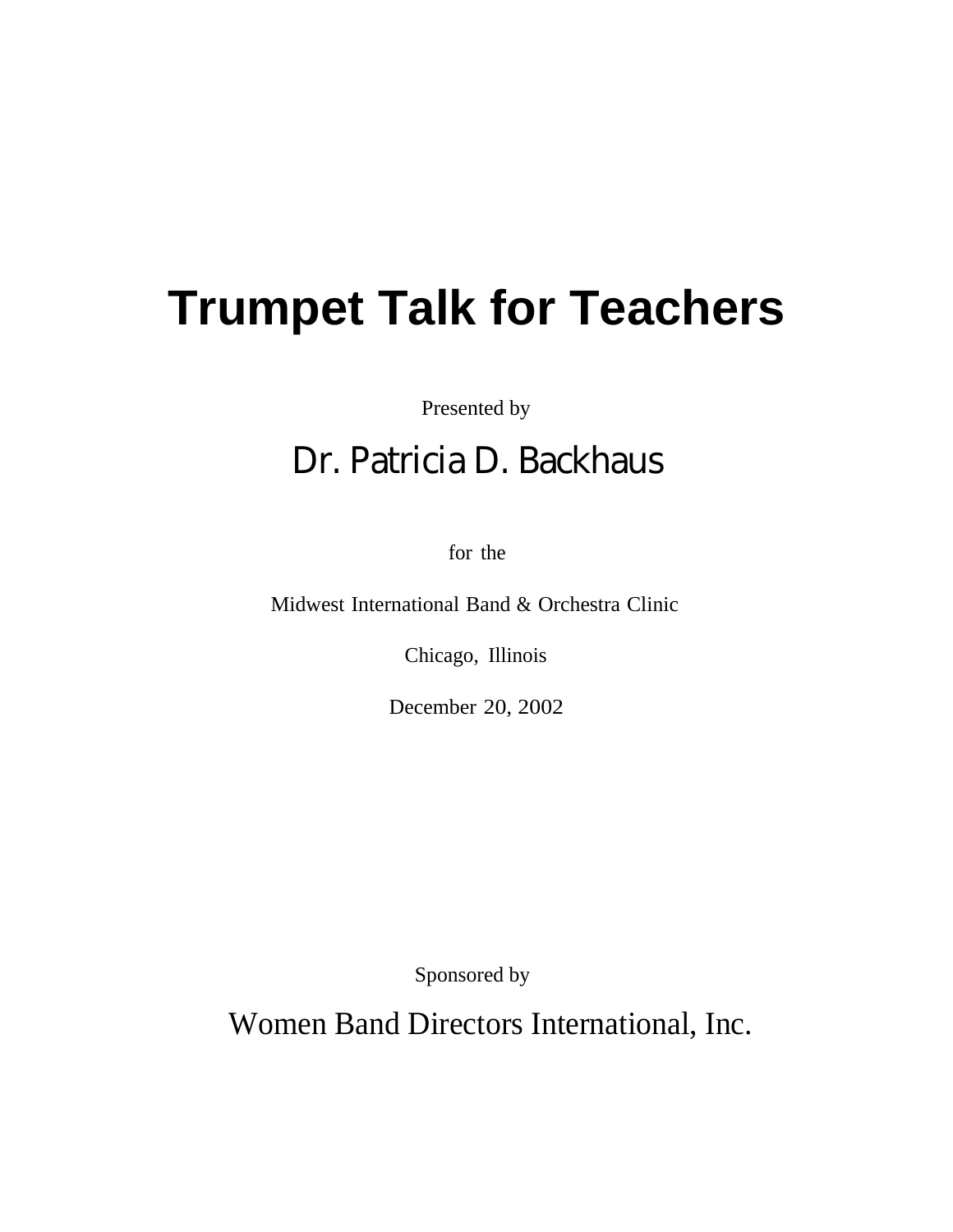#### **Introduction**

What we say influences our students

How we say it can determine their success or failure

Specific phrases can make our teaching highly effective

# **Case Studies**

**Actual concepts that were taught during the week of September 23, 2002.**

#### **10 Ways to Teach**

- Train the Voice Within
- You're Normal
- Stopped Tongue
- Top Tones
- The Loosener
- 4 Elements of the Slur
- 3rd Valve Slide
- To Buzz or Not
- Lip Balm
- Multiple Tonguing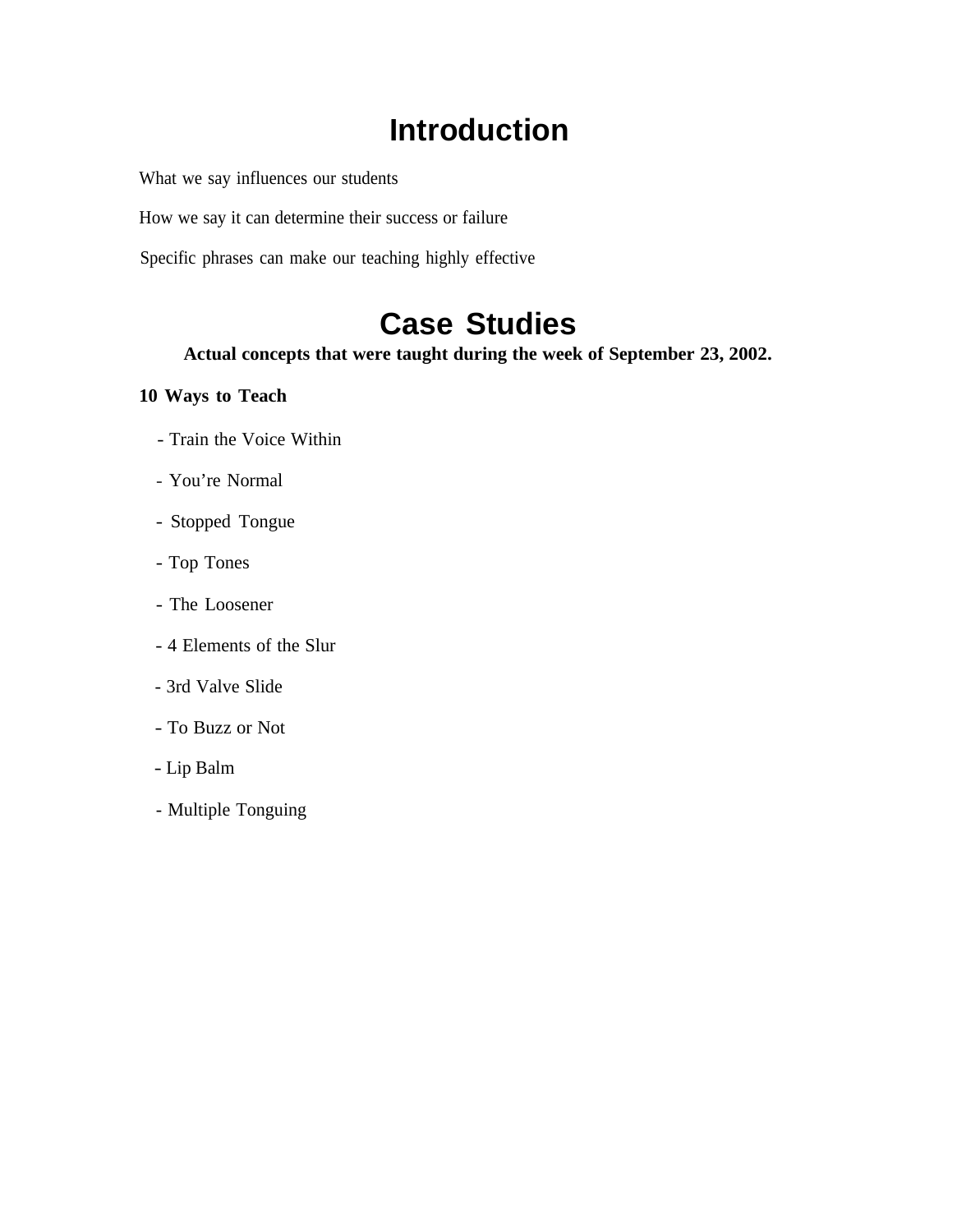### **Train the Voice Within**

Training the Mental Map will help your students to focus.

When working on "Upper Register Notes" never allow them to use the word "high" as in "That's a high note."

- Repeat this often Be adamant about the vocabulary

Have them change the wording immediately.

This will take time. Plan for at least 6 months of reinforcement.

A second word to change is: "can't." Tell your students that you will allow them to say "I'm not sure how to start." They may say: "I'm still working on this part." or, "I haven't got a clue how to do this."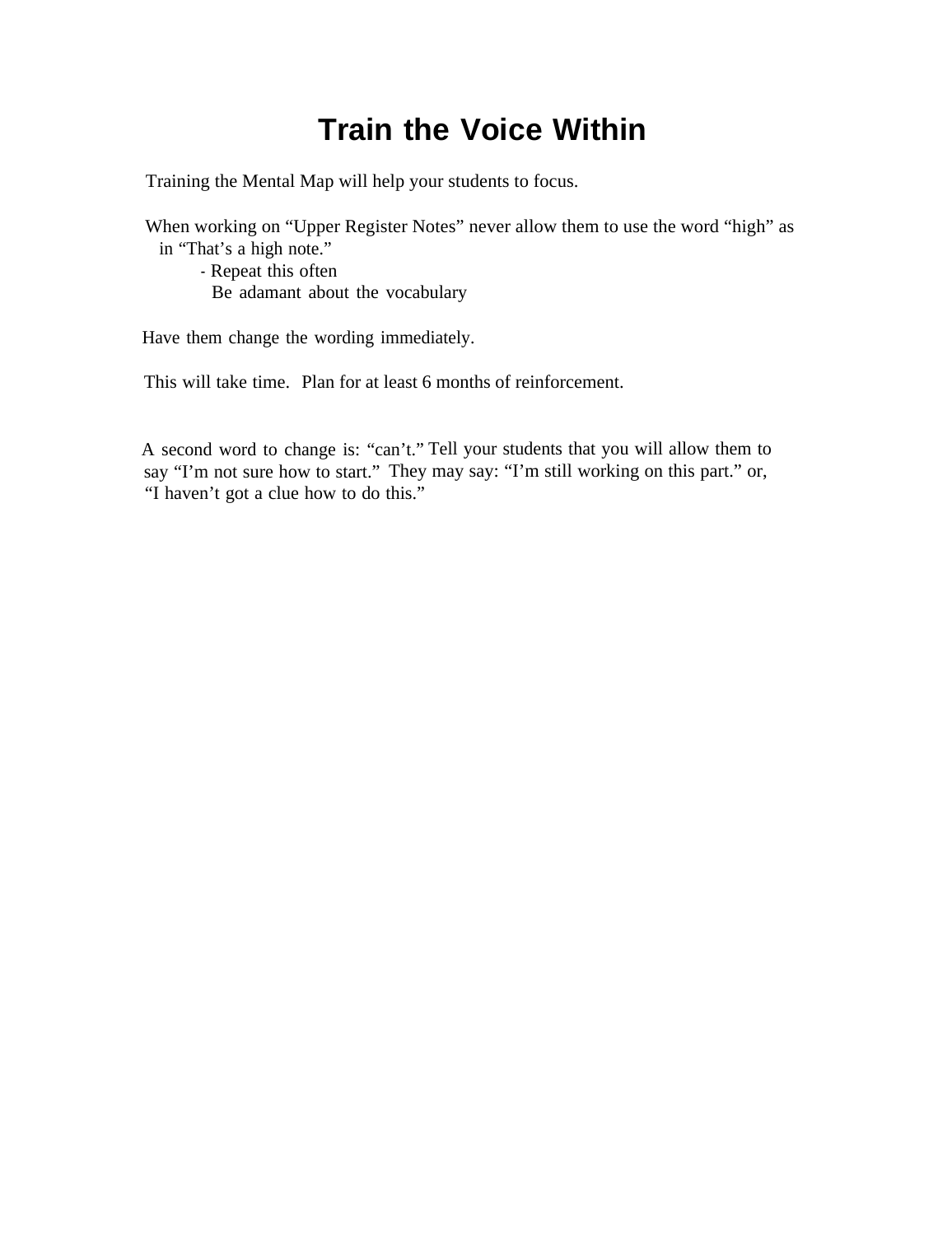### **You're Normal**

Young students want to fit in. They love being a part of a performing ensemble. Help them to understand that the missed notes are part of the learning process.

 Things that are "wrong" tell us how the mind is working. Expression can show itself an odd way.

The phrase "What you are getting there is normal. Just use faster air." can help a student to strive harder. This phrase gives them permission to miss. It helps them to understand that we are teaching a life-long process. You may want to share this concept and point out that it is what helps us all to be successful as human beings. Missing is part of our everyday work and we just always try to be better at what we do.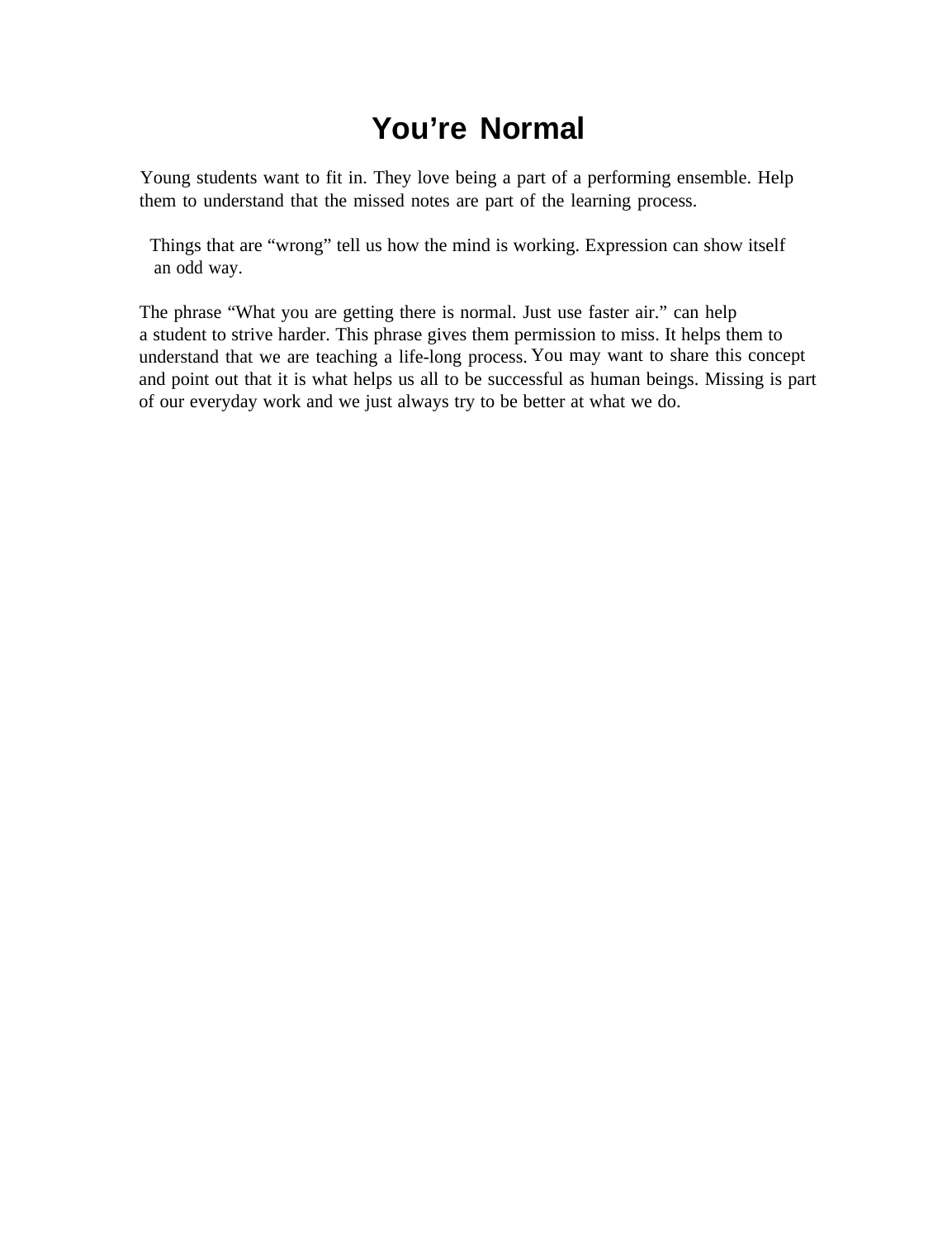## **Stopped Tongue**

Warning! Only teach this to advanced students.

Use an *Arban's Complete Conservatory Method* and utilize # 11-14 on page 13.

Air Flow is everything.

The tongue acts as a valve to pressurized air.

Example: Procession of the Nobles - Rimsky-Korsakov

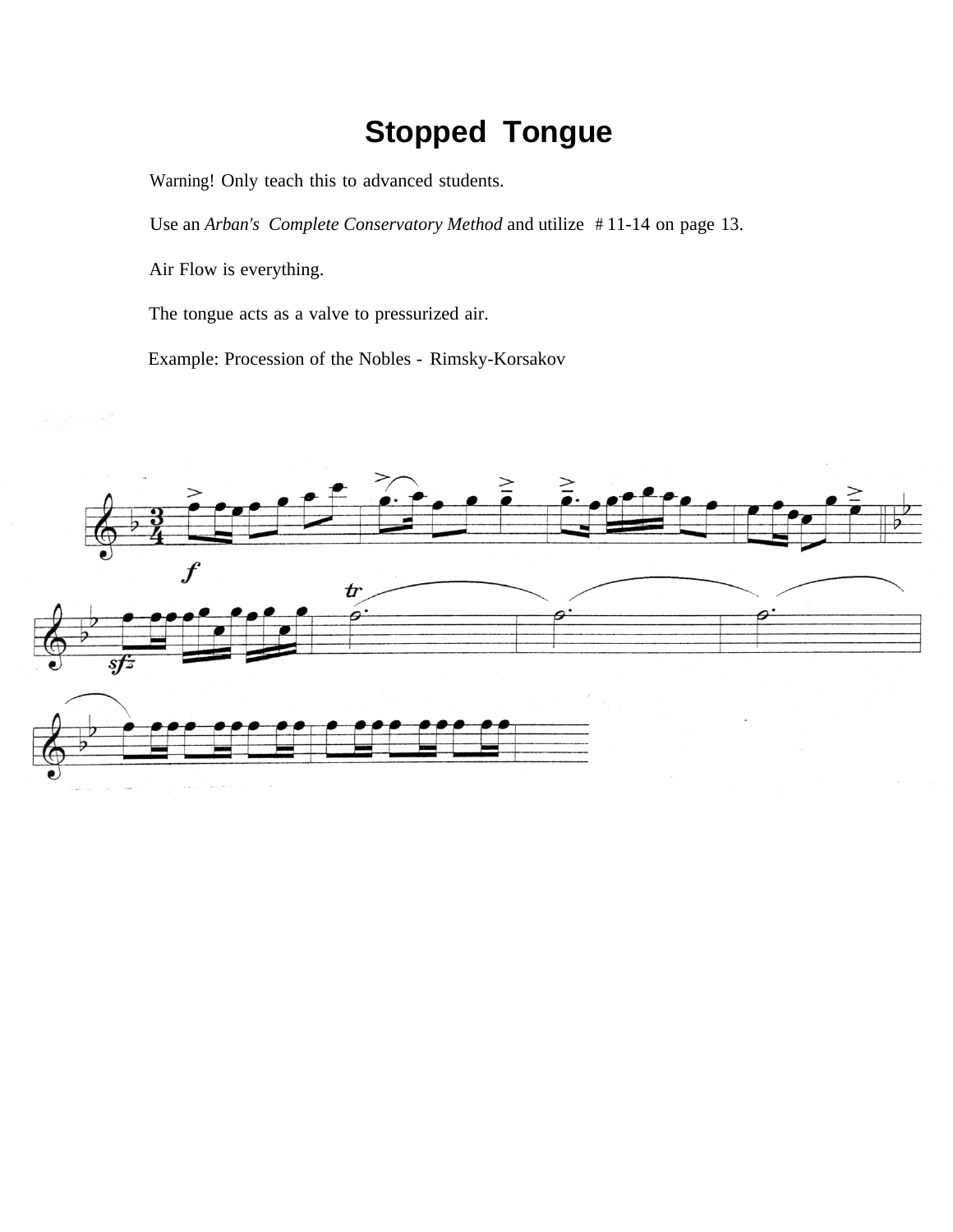#### **Top Tones**

Largely a mind game

Set the student up to win using positive phrases:

- As you play this phrase your air will gradually increase. When you approach the upper register firm up the embouchure and jet propel your air. If you should miss the note, that is normal. Just try again and adjust what you did slightly. Try to find the right combination by experimentation.

Draw this diagram on the white board, black board, lesson book etc.



Remember it is a mind game and you want to feed the right concept into their brains.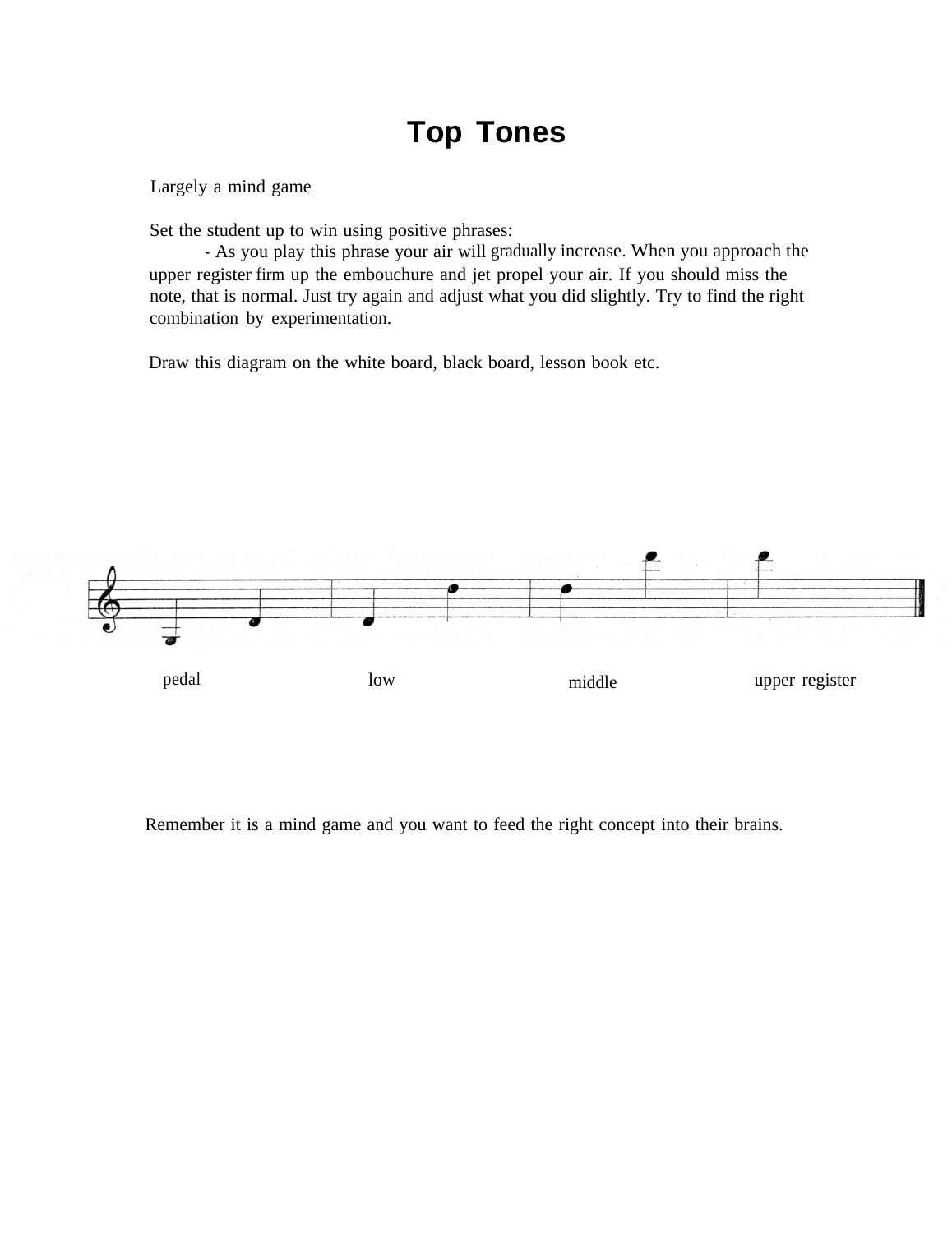#### **The Loosener**

Nearly every trumpet player uses too much tension in their lip.

This 4 beat exercise will aid in developing a loose embouchure.



Slide down

Play precise half steps

Use this anytime in practice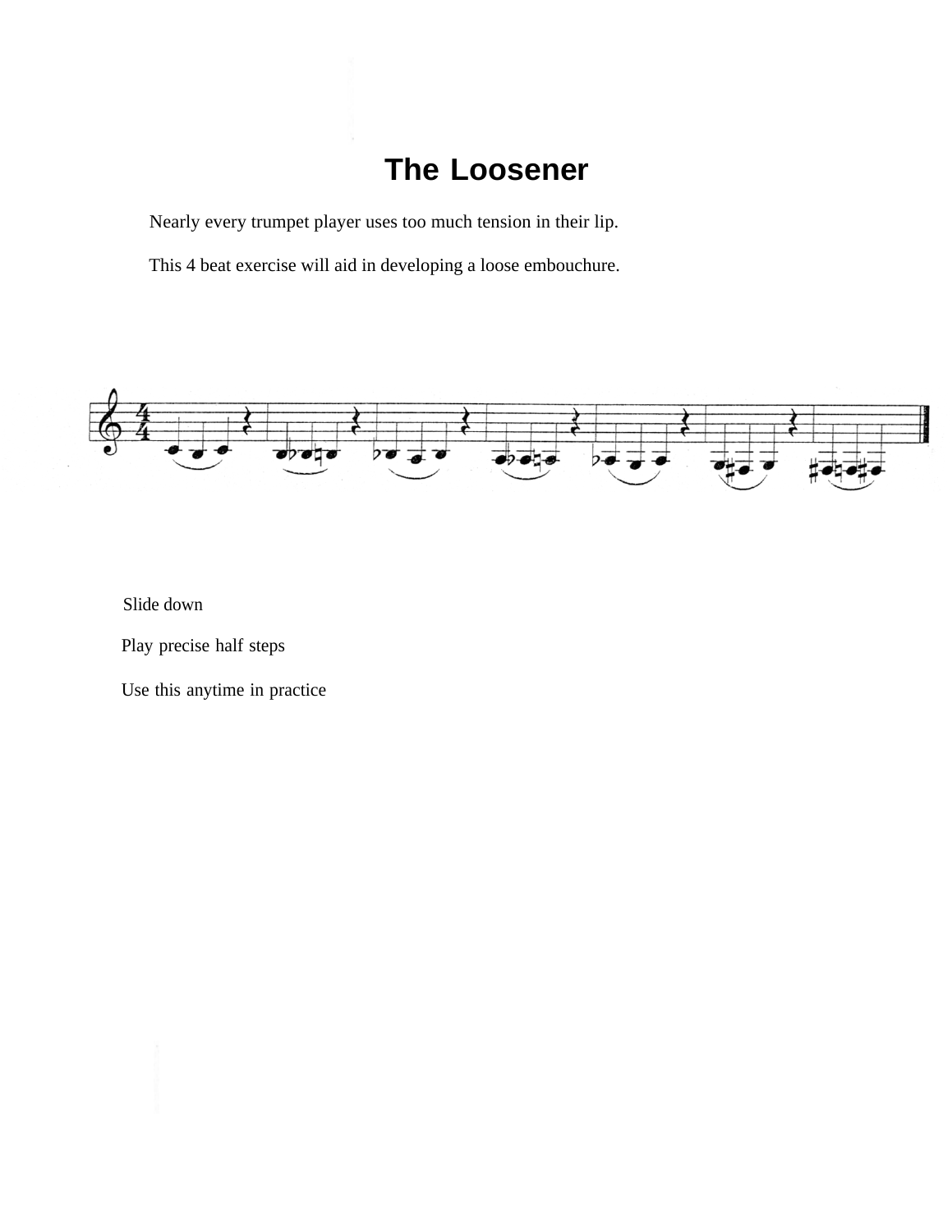#### **4 Elements of the Slur**

Increase your air at the point of motion

Set your lip for the top note

Say "Tah-ee" inside your mouth precisely when you move

Raise your eyebrows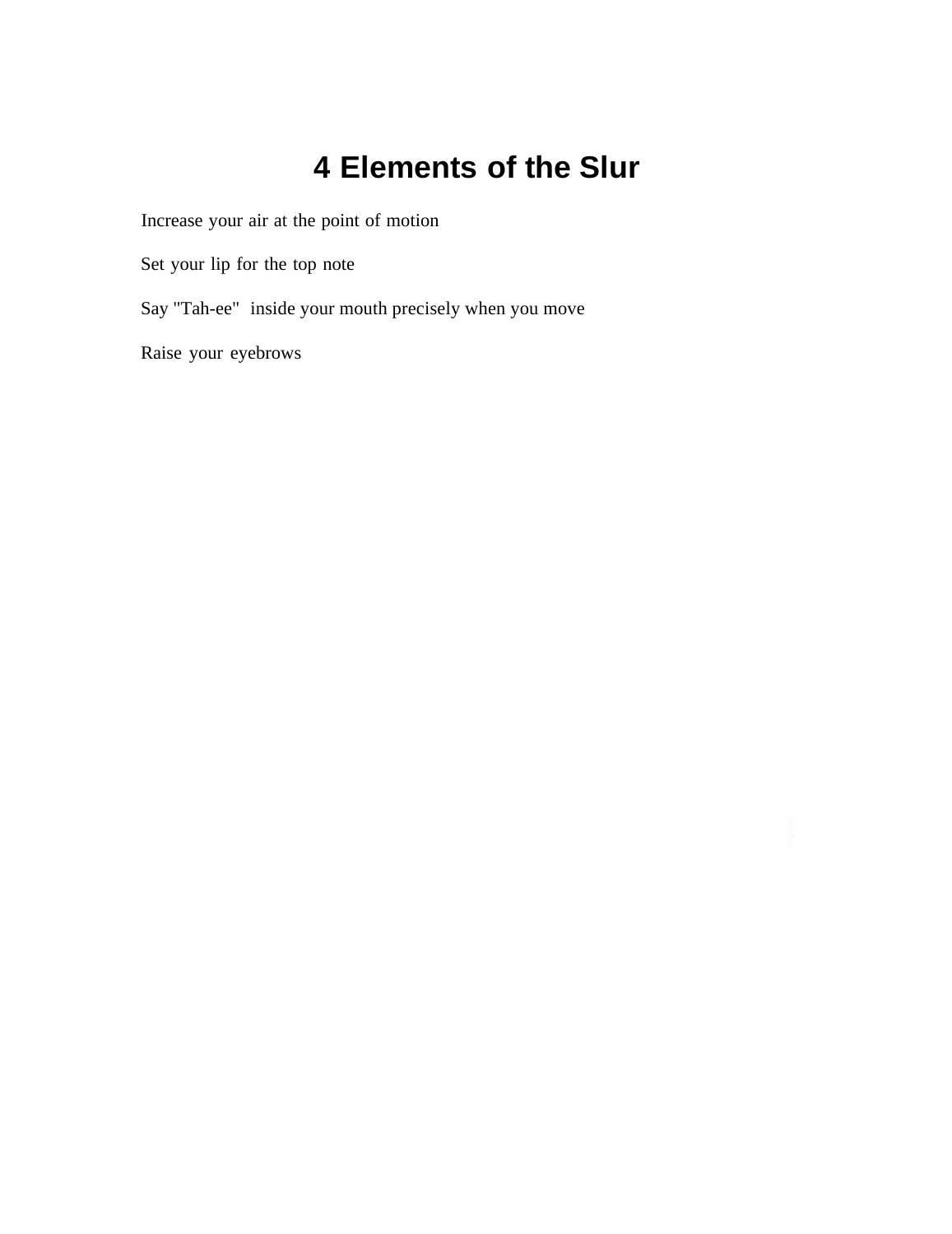### **3rd Valve Slide**

 Start as early as possible. Have the students push the slide out at the very beginning and then hold the slide out for the entire piece.

When the key signature calls for slide motion, mark the places where the slide should move:

Make it sound like this is a piece of cake and set it up as a bonus to use the first valve slide: "When I tell you to start using the first valve slide you will know that you are becoming a great player."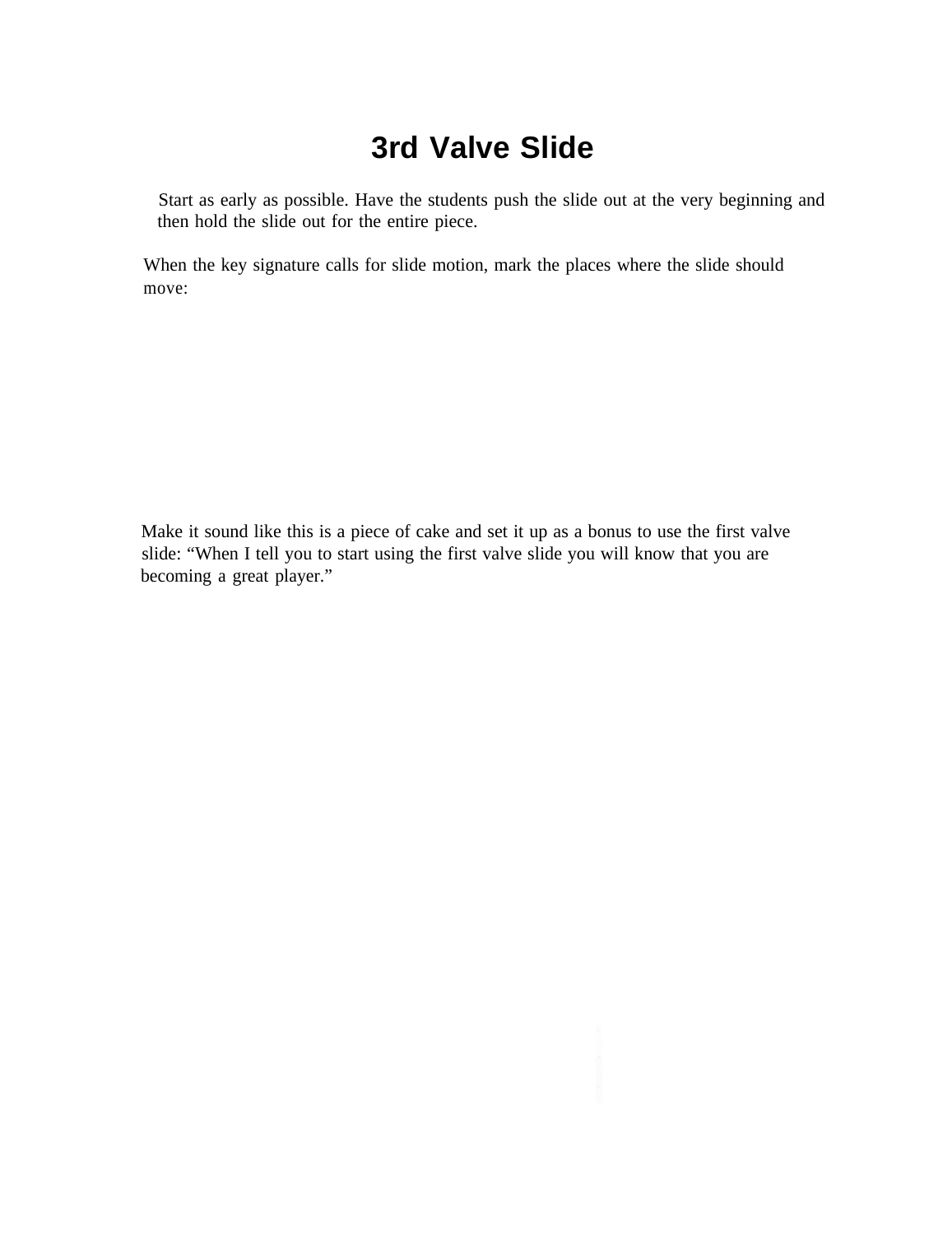#### **To Buzz or Not to Buzz**

Buzzing on the mouthpiece helps to warm-up the lips and to settle down young embouchures.

Only buzz a little.

Use the buzz to determine what is going on under the mouthpiece. Say: "Just **set** your lips together and let the middle flap."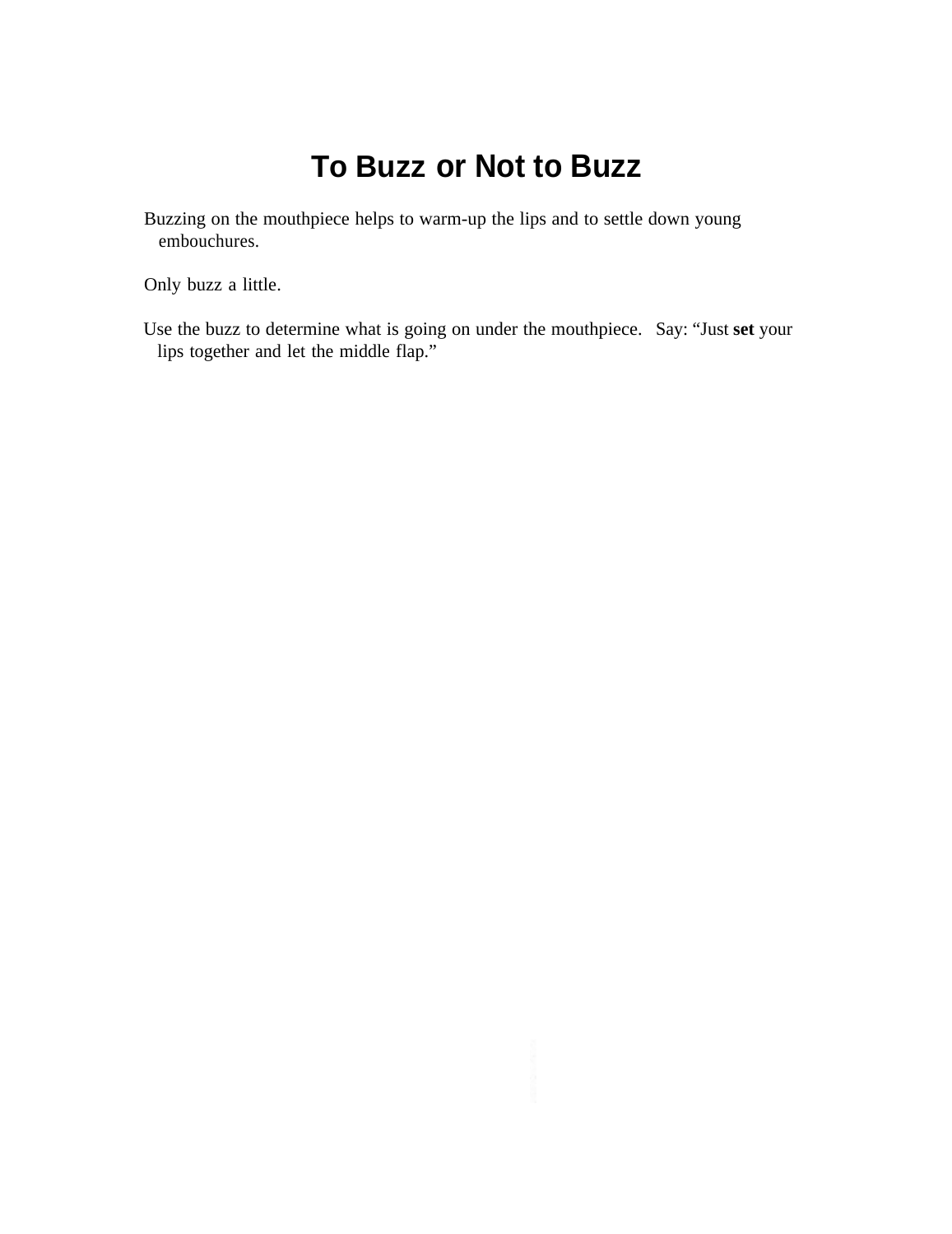### **Lip Balm**

Encourage your students to use some kind of lip balm.

Encourage them to drink lots of water to keep the body hydrated.

Great performers take great care of their bodies - we are striving to be great performers.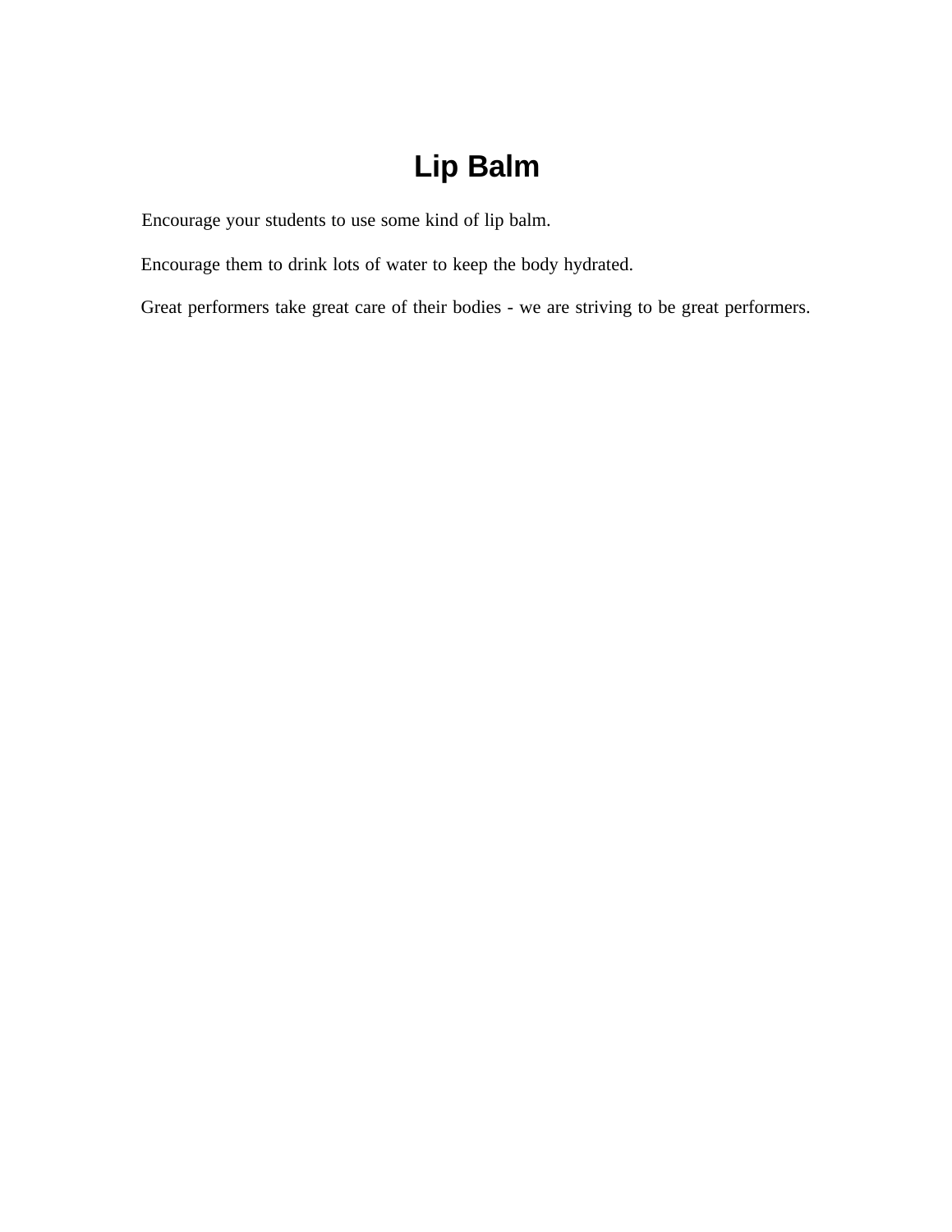# **Multiple Tonguing**

Say: "We start with triple tonguing because you'll have double tonguing learned at the same time."

Start slow and legato with the syllables Tah, tah, kah.

Say: "If you want to be outstanding at this be certain to use your metronome. Start slowly and gradually increase the speed."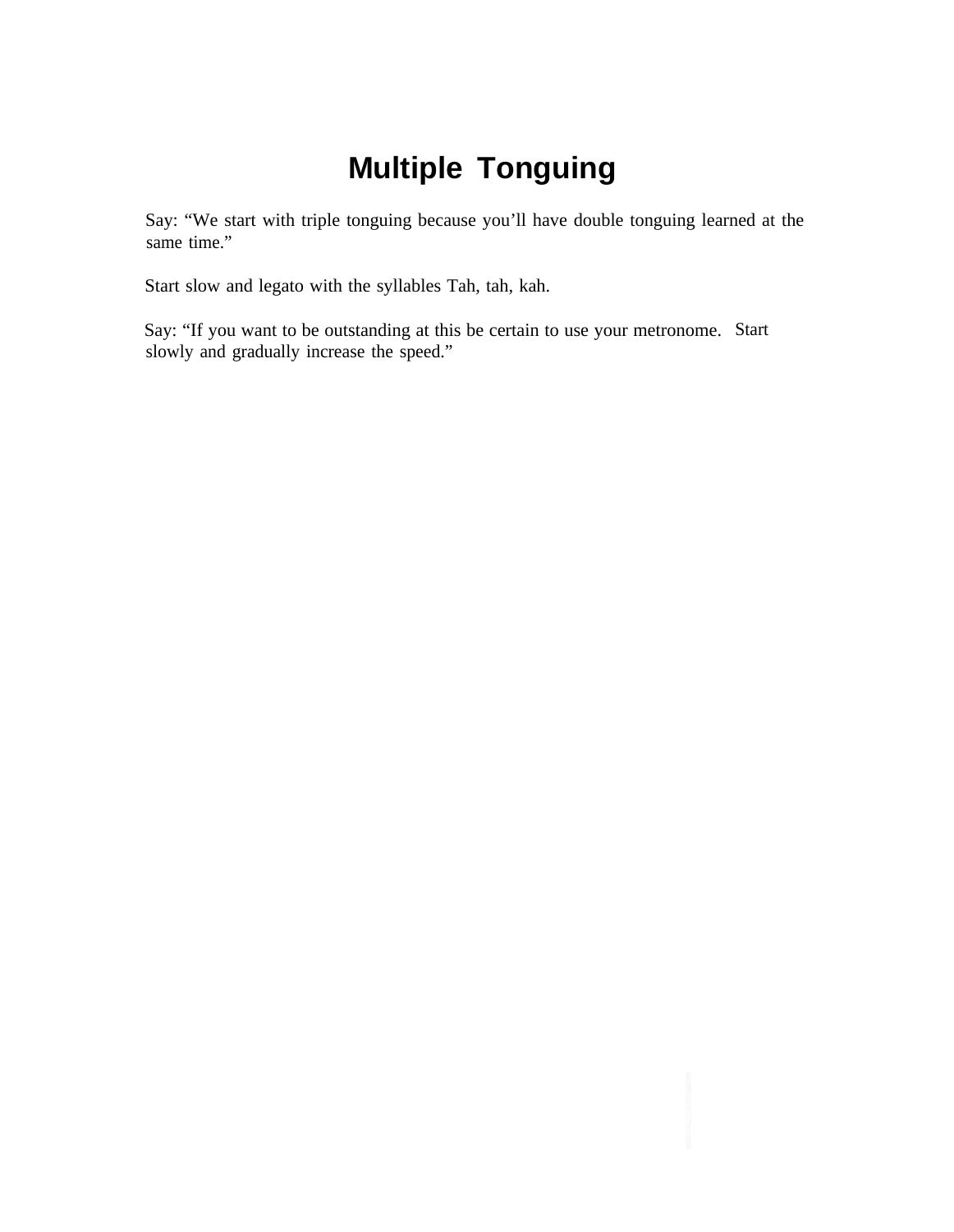#### **Suggested Teaching Methods**

Use these methods when the student has completed their band method:

- Arban's Complete Conservatory Method edited by E. F. Goldman & Walter M. Smith (C. Fischer) *This book can be utilized in the high school years. There may be some 8th grade students who will be able to use it as well.*
- Backhaus, Patricia. Creative Practice. (VCS Publishing) *I wrote this book to teach my students how to practice.*
- Clarke, Herbert L. Technical Studies (C. Fischer) *This is great for students who want to build their range and for great fingers. It is an absolute MUST for jazz trumpeters.*
- Hering, Sigmund, 40 Progressive Studies (C. Fischer) *For use immediately after the band method book of choice. This has to be one of the finest method books on the market.*
- Irons, Earl D. 27 Groups of Studies. (Southern) *This is great for developing a strong, flexible embouchure. It also helps to build range.*
- Little, Lowell. Embouchure Builder. (Southern) *This can be the first book of lip slurs and it pairs beautifully with the Hering book above.*
- Schlossberg, Max. Daily Drills & Technical Studies for Trumpet (M. Baron) *This is a great book for lip slurs, but also helps to strengthen the tongue. If you have a student who leaks air through their nose when they play up towards the top of the staff the exercises will help to strengthen the back of the tongue to close off the hard & soft pallet. Number five is of particular help. Use this book with older students who have a firm embouchure and good breath control.*
- Salvo, Victor. 240 Double and Triple Tonguing Exercises (ProArtBelwin) *These are wonderfully designed to help students practice the details and repetitions necessary to achieve clean tonguing.*
- Weast, Robert D. Keys to Natural Performance for Brass Players. (The Brass World) *This book focuses on repetitions that eventually become subconscious or natural.*